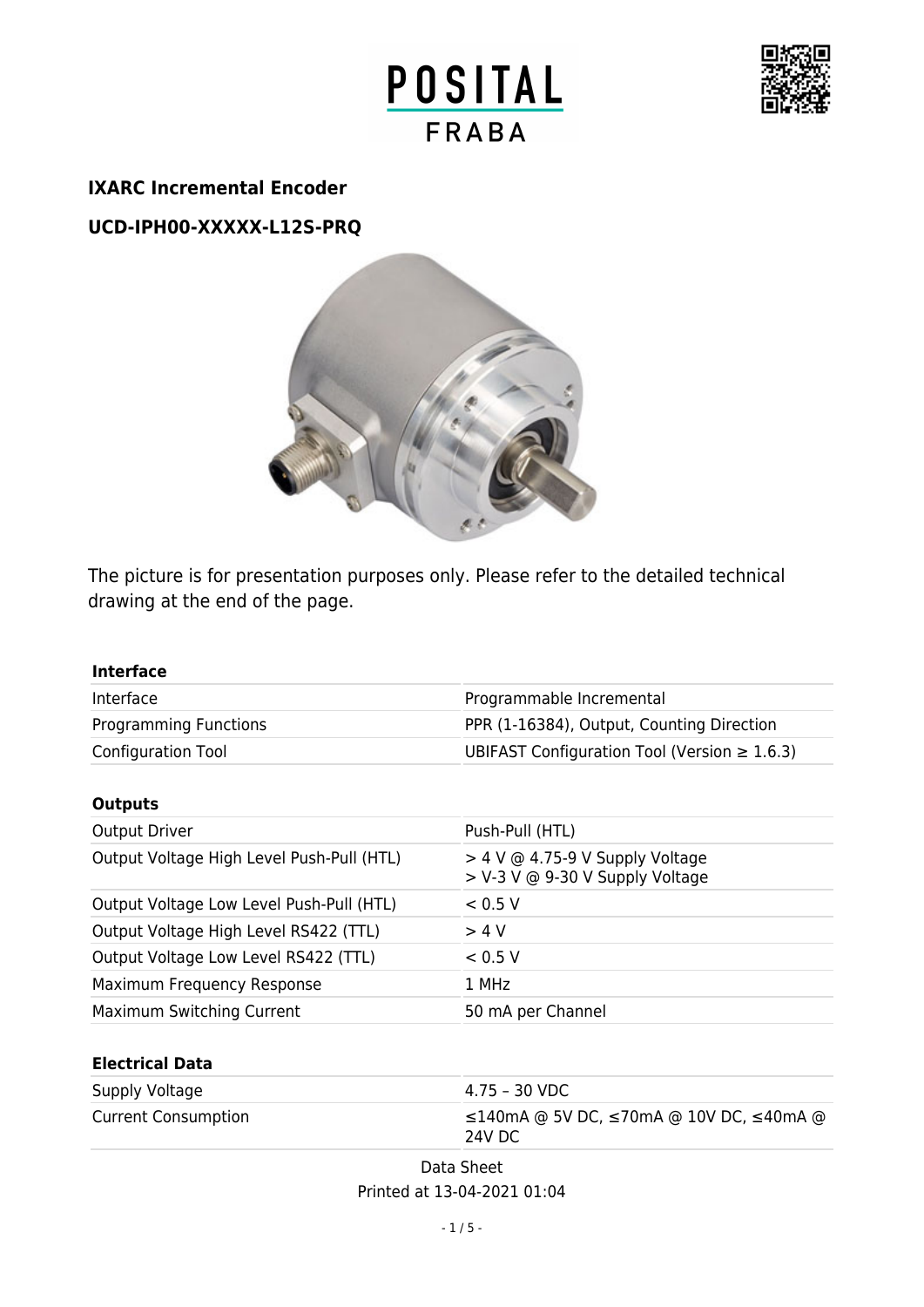# POSITAL **FRABA**



| <b>Power Consumption</b>           | $\leq$ 1.0 W      |
|------------------------------------|-------------------|
| Start-Up Time                      | $<$ 1 s           |
| Min. Load Resistance               | $120 \Omega$      |
| <b>Reverse Polarity Protection</b> | Yes               |
| <b>Short Circuit Protection</b>    | <b>Yes</b>        |
| <b>EMC: Emitted Interference</b>   | DIN EN 61000-6-4  |
| <b>EMC: Noise Immunity</b>         | DIN EN 61000-6-2  |
| <b>MTTF</b>                        | 280 years @ 40 °C |

#### **Sensor**

| Technology     | Magnetic                                      |
|----------------|-----------------------------------------------|
| Accuracy (INL) | $\pm 0.0878$ ° ( $\leq 12$ bit)               |
| Duty Cycle     | $180^{\circ} \pm 27^{\circ}$ (Speed > 100RPM) |
| Phase Angle    | $90^\circ \pm 14^\circ$ (Speed > 100RPM)      |

## **Environmental Specifications**

| Protection Class (Shaft)     | IP66/IP67                            |
|------------------------------|--------------------------------------|
| Protection Class (Housing)   | IP66/IP67                            |
| <b>Operating Temperature</b> | $-40$ °C (-40 °F) - +85 °C (+185 °F) |
| Humidity                     | 98% RH, no condensation              |

#### **Mechanical Data**

#### **Mechanical Data**

| <b>Housing Material</b>           | Steel                                                                                                      |
|-----------------------------------|------------------------------------------------------------------------------------------------------------|
| <b>Housing Coating</b>            | Wet coating (RAL 9006 White Aluminium) +<br>Cathodic corrosion protection (>720 h salt spay<br>resistance) |
| Flange Type                       | Clamp, $\varnothing$ 58 mm (L)                                                                             |
| <b>Flange Material</b>            | Aluminum                                                                                                   |
| Shaft Type                        | Solid, Single Flat, Length $= 20$ mm                                                                       |
| <b>Shaft Diameter</b>             | $\varnothing$ 12 mm (0.47")                                                                                |
| <b>Shaft Material</b>             | Stainless Steel V2A (1.4305, 303)                                                                          |
| Max. Shaft Load                   | Axial 40 N, Radial 110 N                                                                                   |
| Rotor Inertia                     | ≤ 30 gcm <sup>2</sup> [≤ 0.17 oz-in <sup>2</sup> ]                                                         |
| <b>Friction Torque</b>            | ≤ 5 Ncm @ 20 °C, $(7.1$ oz-in @ 68 °F)                                                                     |
| Max. Permissible Mechanical Speed | $\leq$ 3000 1/min                                                                                          |

Data Sheet Printed at 13-04-2021 01:04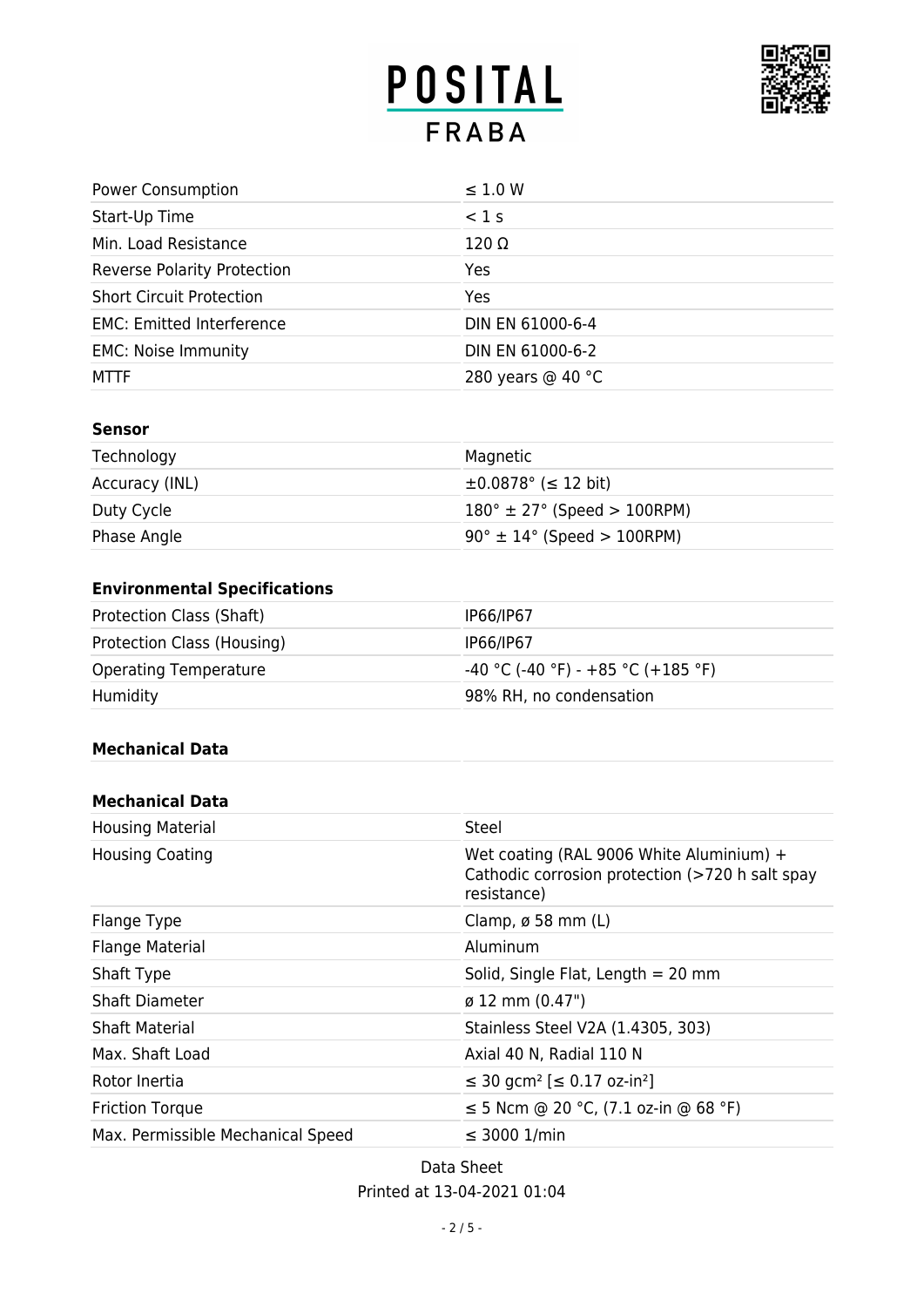# POSITAL **FRABA**



| <b>Shock Resistance</b>                                        | $\leq$ 100 g (half sine 6 ms, EN 60068-2-27)                                  |
|----------------------------------------------------------------|-------------------------------------------------------------------------------|
| <b>Permanent Shock Resistance</b>                              | $\leq$ 10 g (half sine 16 ms, EN 60068-2-29)                                  |
| <b>Vibration Resistance</b>                                    | $\leq$ 10 g (10 Hz - 1000 Hz, EN 60068-2-6)                                   |
| Length                                                         | 52,7 mm (2.07")                                                               |
| Weight                                                         | $295$ g (0.65 lb)                                                             |
| Minimum Mechanical Lifetime<br>$(10^8$ revolutions with Fa/Fr) | 430 (20 N / 40 N), 150 (40 N / 60 N), 100 (40 N /<br>80 N), 55 (40 N / 110 N) |

#### **Electrical Connection**

| <b>Connection Orientation</b> | Radial                    |
|-------------------------------|---------------------------|
| Connector                     | M12, Male, 8 pin, a coded |

### **Certification**

Approval CE + cULus

### **Product Life Cycle**

| Product Life Cycle | Established |
|--------------------|-------------|
|                    |             |



#### **Connection Plan**

| <b>SIGNAL</b> | PIN NUMBER |
|---------------|------------|
| A             |            |
| /A            |            |
| B             |            |
| /B            |            |
|               |            |

## Data Sheet Printed at 13-04-2021 01:04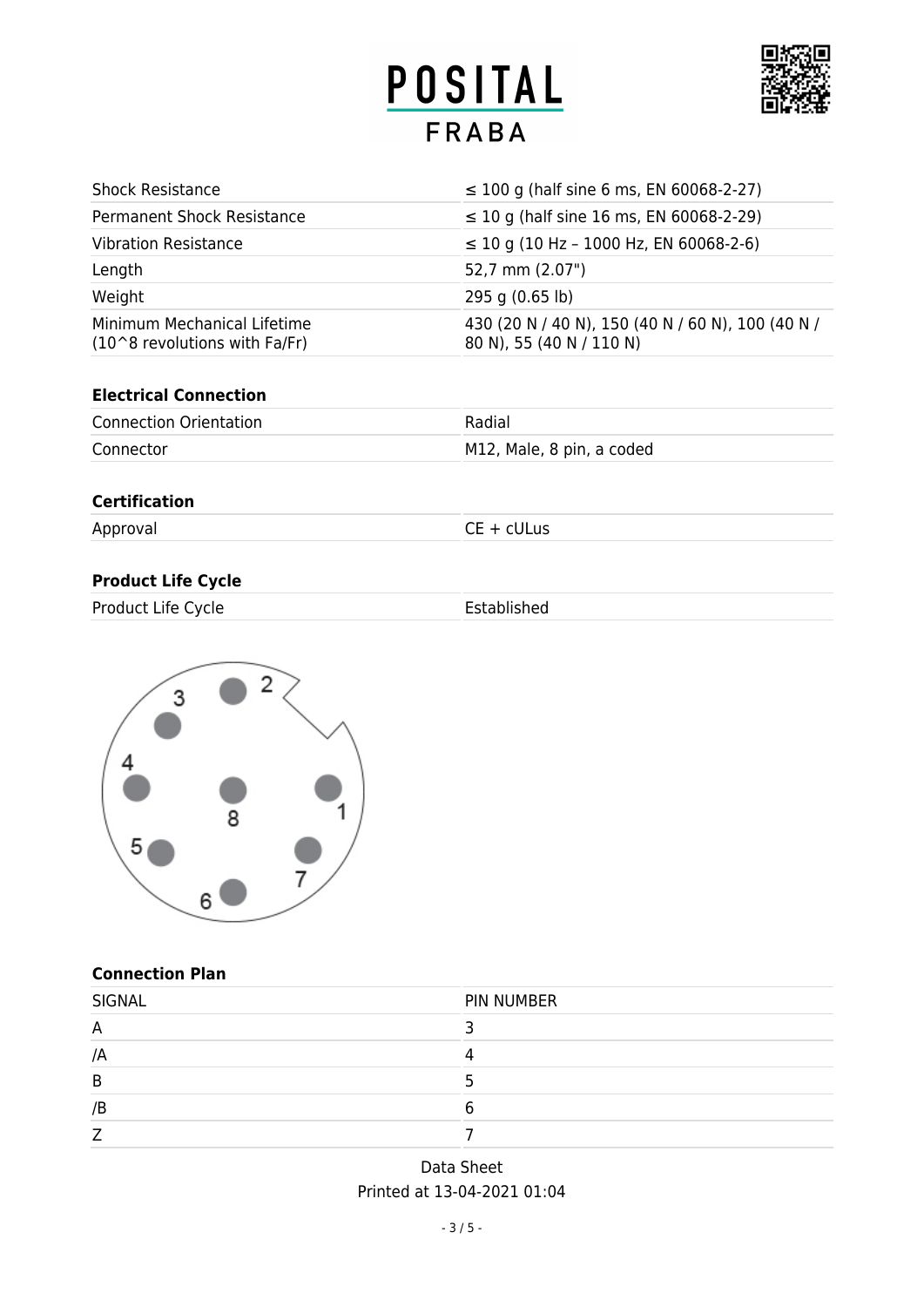## **POSITAL FRABA**



| Power Supply |                   |
|--------------|-------------------|
| <b>GND</b>   |                   |
| Shielding    | Connector housing |

## Connector-View on Encoder

## **Pulse Diagram**



Rotation Clockwise (seen on shaft) **Dimensional Drawing**

## [2D Drawing](http://www.posital.com/en/system/webservices/product-drawing.php?i1=aHR0cHM6Ly93d3cucG9zaXRhbC5jb20vbWVkaWEvcG9zaXRhbF9mc2ltZy9kcmF3aW5nLW1jZC1sMTJzLXE1Yi1uXzk1MHhYLnBuZw==&i2=aHR0cHM6Ly93d3cucG9zaXRhbC5jb20vbWVkaWEvcG9zaXRhbF9mc2ltZy9kcmF3aW5nLW1jLTUtY3ItNDMyLXN3cy1ubm4xMmItbi1wcnEtbl85NTB4WC5wbmc=&i3=&p=VUNELUlQSDAwLVhYWFhYLUwxMlMtUFJR)

### **Accessories**

Data Sheet Configuration/Programming Tools UBIFAST Configuration Tool Connectors & Cables 10m PUR Cable, 8pin, A-Coded, f POS M12 8pin-A Female+5m PUR Cable POS M12 8pin-A Female+2m PUR Cable POS M12 8pin-A Female+10m PUR Cable M12, 8pin A-Coded, Female More Couplings Coupling Disc Type-10-12 Coupling Bellow Type-10-12 Coupling Jaw Type-06-12

Printed at 13-04-2021 01:04